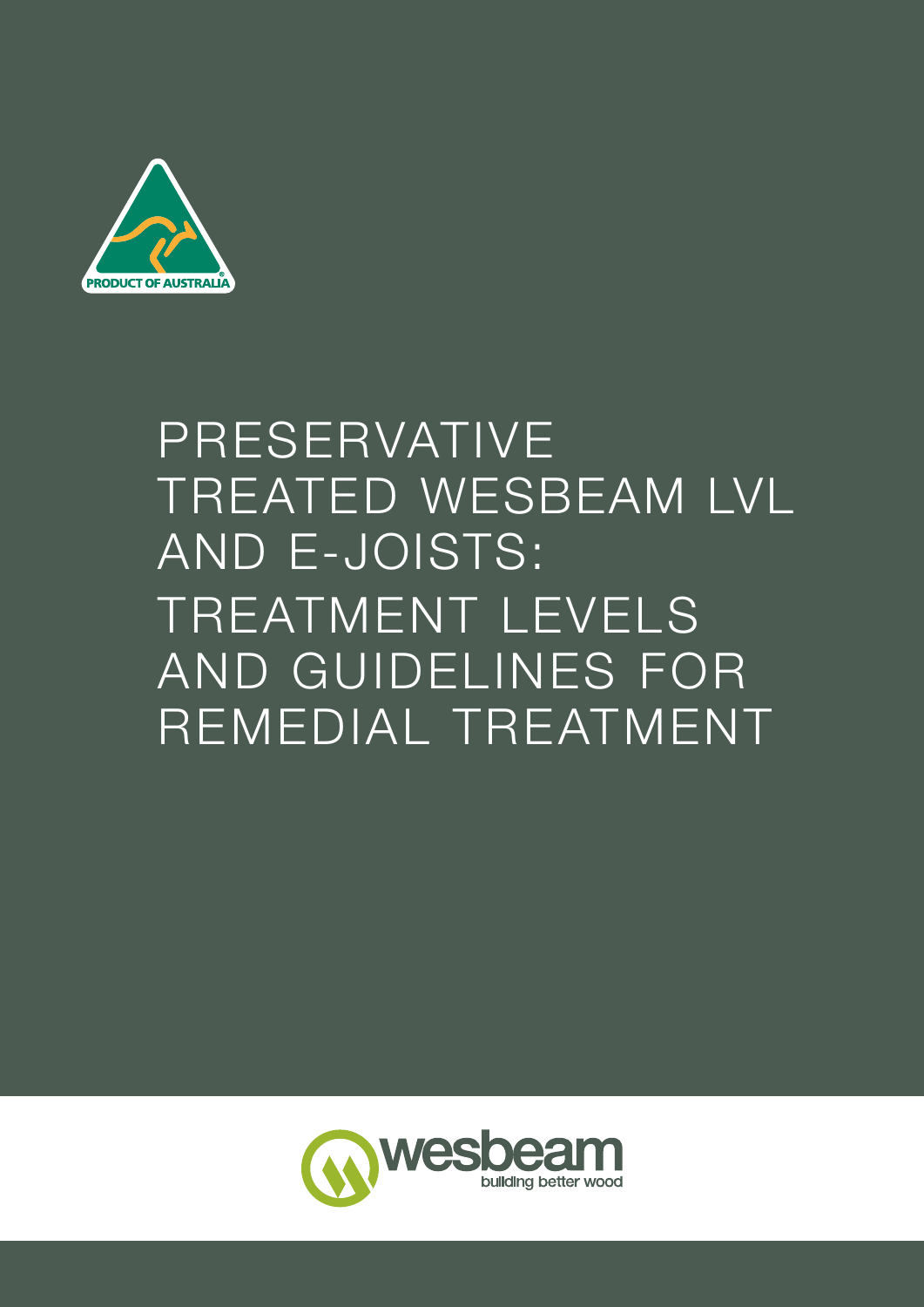## PRESERVATIVE TREATED WESBEAM LVL AND E-JOISTS: TREATMENT LEVELS AND GUIDELINES FOR REMEDIAL TREATMENT

| <b>Wesbeam LVL and e-joists</b>                           | Wesbeam LVL is manufactured using veneers from sustainably sourced Western<br>Australian timber.                                                                                                                                                                                                                                                     |
|-----------------------------------------------------------|------------------------------------------------------------------------------------------------------------------------------------------------------------------------------------------------------------------------------------------------------------------------------------------------------------------------------------------------------|
|                                                           | Wesbeam LVL is available in the following treatment levels:<br>• e2S preservative treated LVL manufactured by Wesbeam at the production facility<br>in Neerabup, WA.<br>• H2 preservative treated LVL treated by Wesbeam at its Neerabup treatment facility.<br>• H3 preservative treated LVL treated by Wesbeam at its Neerabup treatment facility. |
|                                                           | Wesbeam LVL can also be treated by a third party treatment facility.                                                                                                                                                                                                                                                                                 |
|                                                           | Wesbeam e-joists are manufactured using Wesbeam LVL top and bottom flanges,<br>with an oriented strandboard (OSB) structural web, manufactured in accordance with<br>European Standard EN300.                                                                                                                                                        |
|                                                           | Wesbeam e-joist is available in the following treatment levels:<br>• e2S preservative treated LVL flanges / termite treated OSB web, as manufactured<br>by Wesbeam at the production facility in Neerabup, WA.<br>• H2 preservative treated e-joist treated by Wesbeam at its Neerabup treatment facility.                                           |
|                                                           | Wesbeam e-joist can also be treated by a third party treatment facility.                                                                                                                                                                                                                                                                             |
|                                                           | NOTE: Wesbeam e-joists cannot be treated to Hazard Level H3, and cannot be used in external above<br>ground applications.                                                                                                                                                                                                                            |
| <b>Specification for</b><br><b>Preservative Treatment</b> | Wesbeam LVL and e-joist products are treated in accordance with the following:                                                                                                                                                                                                                                                                       |
|                                                           | • For e2S preservative treated LVL and e-joist flanges:<br>CodeMark certified treatment process for glue-line treated LVL                                                                                                                                                                                                                            |
|                                                           | • For H2 externally treated LVL and e-joist:<br>AS/NZS 1604.4:2012 - Specification for preservative treatment - Part 4:<br>Laminated veneer lumber (LVL)                                                                                                                                                                                             |
|                                                           | • For H3 externally treated LVL:<br>AS/NZS 1604.4:2012 - Specification for preservative treatment - Part 4:<br>Laminated veneer lumber (LVL)                                                                                                                                                                                                         |
|                                                           | AS/N7S1604 4:2012 specifies the level of penetration for sanwood and non-termite-                                                                                                                                                                                                                                                                    |

LS1604.4:2012 specifies the level of penetration for sap resistant heartwood veneers for the different Hazard Levels.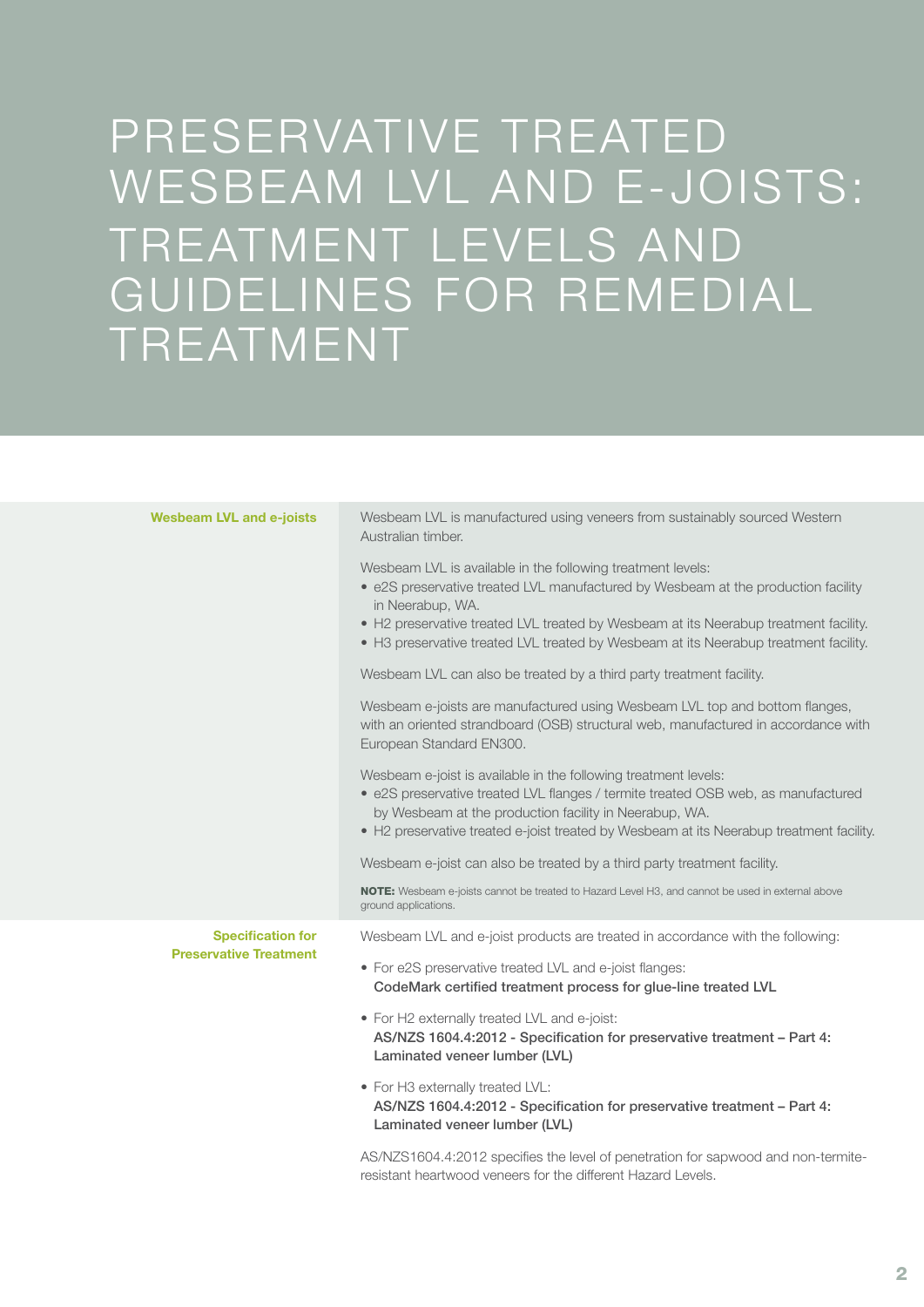| e2S Preservative Treated LVL and<br>e2S/Termite Treated e-joist                                             | e2S preservative treated LVL and e-joists are suitable for:<br>• use only South of the Tropic of Capricorn<br>• areas protected from wetting, and are internal and above ground applications in<br>residential construction<br>• protection against borers and termites only<br>e2S preservative treated LVL and e-joist LVL flanges manufactured at the Wesbeam<br>Neerabup facility uses DeterMite® insecticide, a bifenthrin based timber preservative<br>glue-line treatment supplied by Koppers Performance Chemicals Australia.<br>e2S treated LVL and e2S/termite treated e-joists do not require the application of<br>remedial treatment when ripped, cut, notched, splayed or drilled for service holes.                                                                                                                                                                                                       |
|-------------------------------------------------------------------------------------------------------------|--------------------------------------------------------------------------------------------------------------------------------------------------------------------------------------------------------------------------------------------------------------------------------------------------------------------------------------------------------------------------------------------------------------------------------------------------------------------------------------------------------------------------------------------------------------------------------------------------------------------------------------------------------------------------------------------------------------------------------------------------------------------------------------------------------------------------------------------------------------------------------------------------------------------------|
| <b>H2 Preservative Treated LVL</b><br>and e-joists                                                          | H2 preservative treated LVL and e-joists are suitable for:<br>· use in all geographical locations in Australia<br>• areas protected from wetting, and are internal and above ground applications in<br>residential construction<br>• protection against borers and termites only<br>H2 preservative treated LVL and e-joist is normally treated at Wesbeam's own<br>treatment facility or at a 3rd party treatment facility using untreated Wesbeam<br>manufactured LVL. The treatment process is an envelope treatment using a Light<br>Organic Solvent Preservative (LOSP).<br>NOTE: e2S preservative treated LVL and e2S/termite treated e-joists manufactured at the Wesbeam Neerabup<br>facility can also be H2 preservative treated.<br>All freshly cut surfaces of H2 preservative treated LVL and e-joists must be treated<br>with an approved remedial preservative treatment to repair the treatment envelope. |
| <b>H3 Preservative Treated LVL</b>                                                                          | H3 preservative treated LVL is suitable for:<br>· use in all geographical locations in Australia<br>• periodic moderate wetting, external and above ground applications in residential<br>construction<br>• protection against moderate decay, borers and termites only<br>H3 preservative treated LVL is normally treated at Wesbeam's own treatment facility or at<br>a 3rd party treatment facility using untreated Wesbeam manufactured LVL. The treatment<br>process is an envelope treatment using a Light Organic Solvent Preservative (LOSP).<br>NOTE: e2S preservative treated LVL manufactured at the Wesbeam Neerabup facility can also be H3<br>preservative treated.<br>All freshly cut surfaces of H3 preservative treated LVL must be treated with<br>an approved remedial preservative treatment to repair the treatment envelope.                                                                       |
| <b>Applications where Preservative</b><br><b>Treatments cannot be used for</b><br>used for LVL and e-joists | The following applications are where Wesbeam manufactured LVL and e-joists cannot<br>be treated or used:<br>• No Wesbeam manufactured LVL or e-joist can be Copper Chrome Arsenic (CCA) treated<br>• Wesbeam e2S/termite treated e-joists cannot be treated to Hazard Level H3                                                                                                                                                                                                                                                                                                                                                                                                                                                                                                                                                                                                                                           |

• Wesbeam e-joists cannot be used in external above ground situations (Hazard Level H3)